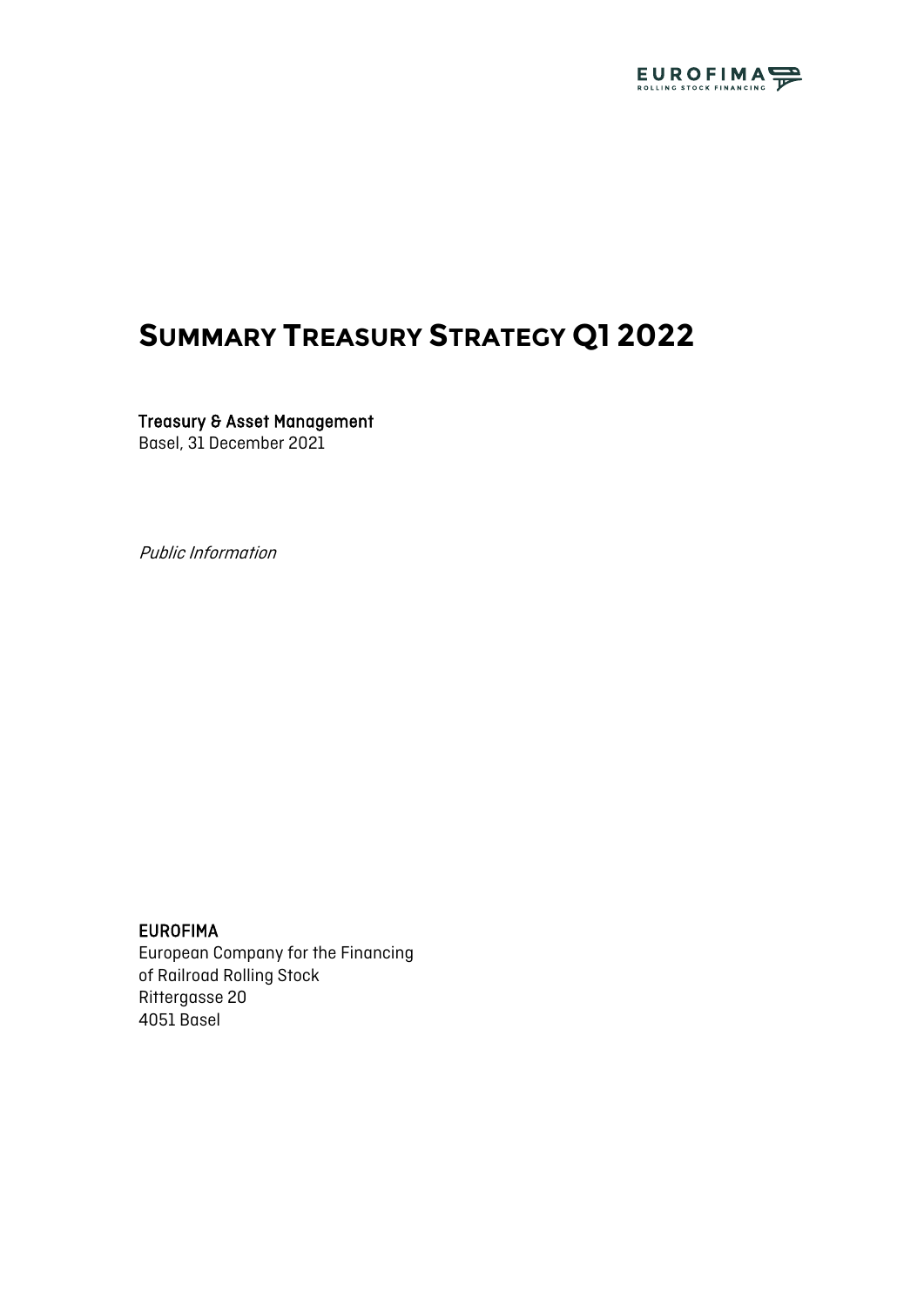

# **Objective**

The TREASURY STRATEGY is a document produced by the Treasury & Asset Management unit with the purpose to review and guide its investment activities. The objective is to define the investment strategy for the next quarter as well as to align our investment decisions to EUROFIMA's long-term investment goals. This is a summary of the internal extended version of the TREASURY STRATEGY which contains a market overview, a performance and portfolio review as well as a section dedicated to strategy. The document is submitted to the Management Committee for approval each quarter end.

EUROFIMA publishes this summary of the TREASURY STRATEGY on its webpage with a focus on the portfolio overview and key risk metrics. The objective of this summary is to increase transparency in our investment activities and give an update on our progress on the topic of responsible and sustainable investment management.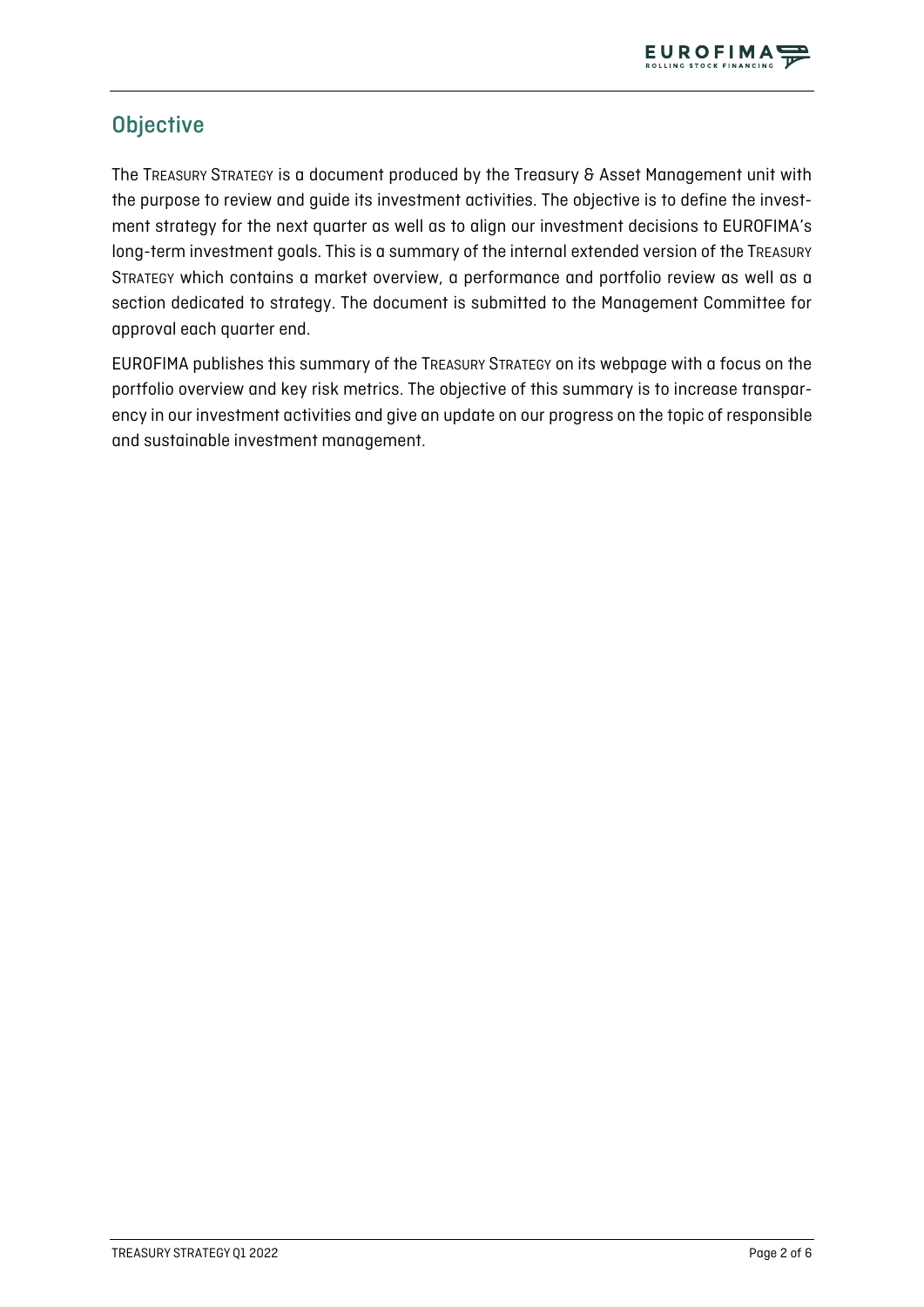# Portfolio Overview

The investments managed by the Treasury & Asset Management unit are allocated into four dedicated portfolios, which are defined based on the purpose and the source of funds. These portfolios are named accordingly, see below for the respective details.

Following EUROFIMA's official signing of the United Nations-supported Principles for Responsible Investment (PRI) in January 2020, the Treasury & Asset Management unit applies Environmental, Social and Governance (ESG) integration according to the Six Principles for Responsible Investment in its investment decision process for all portfolios and for 100% of its investments.

### **Equity Funded Portfolio**

The source of funds in the Equity Funded Portfolio is the organisation's paid-in shareholder capital, reserves and retained profits. The investment strategy pursues a favourable long-term total return through fixed income investments, while giving particular consideration to capital preservation.

### Overview existing Equity Funded Portfolio Investments<sup>[1](#page-2-0)</sup>:



### **Equity Funded Portfolio**

<span id="page-2-0"></span>1 Year figures show year end, data as of 13 December 2021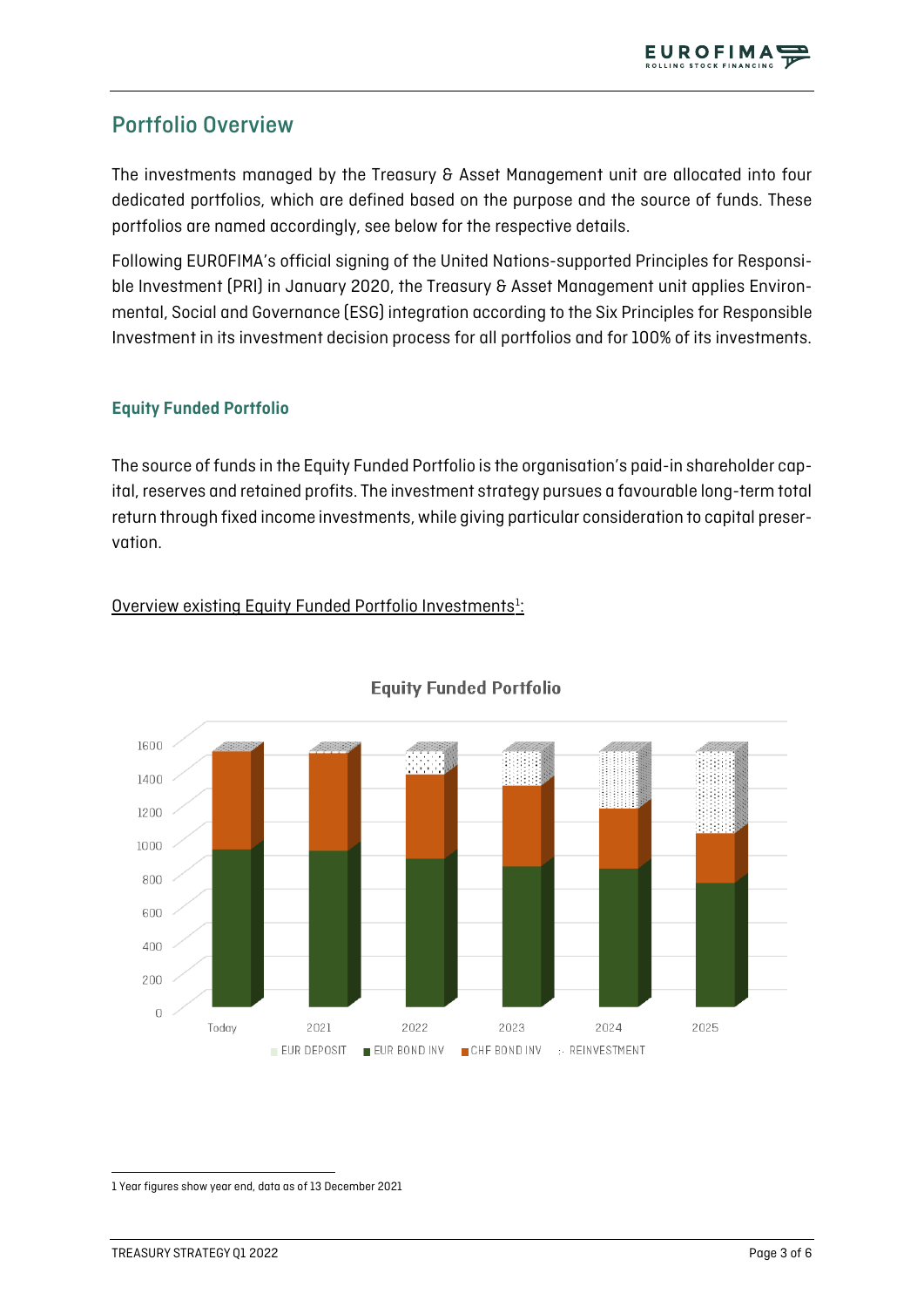#### **Funded Liquidity Portfolio**

The Funded Liquidity Portfolio is funded by borrowing in the money and capital markets. The investment strategy is to ensure EUROFIMA's liquidity at any given time and to fulfil requirements set by external credit rating agencies or internally.

#### Overview existing Funded Liquidity Portfolio Investments<sup>[2](#page-3-0)</sup>:



#### **Funded Liquidity Portfolio**

#### **Margining Portfolio**

The Margining Portfolio is comprised of cash received or placed as collateral against the market values of all derivative instruments under Credit Support Annex (CSA) agreements. The investment or funding strategy aims to efficiently manage this collateral. The portfolio is invested in short-term EUR denominated deposits.

#### **Warehousing Portfolio**

The funds in the Warehousing Portfolio are raised in the money and capital markets. The investment strategy for this portfolio, which acts as a temporary storage of funds to facilitate Equipment Financing Contracts (EFC), is dependent on the disbursement to railways. The portfolio is invested in short-term EUR denominated deposits.

<span id="page-3-0"></span><sup>2</sup> Quarter figures show quarter end, data as of 13 December 2021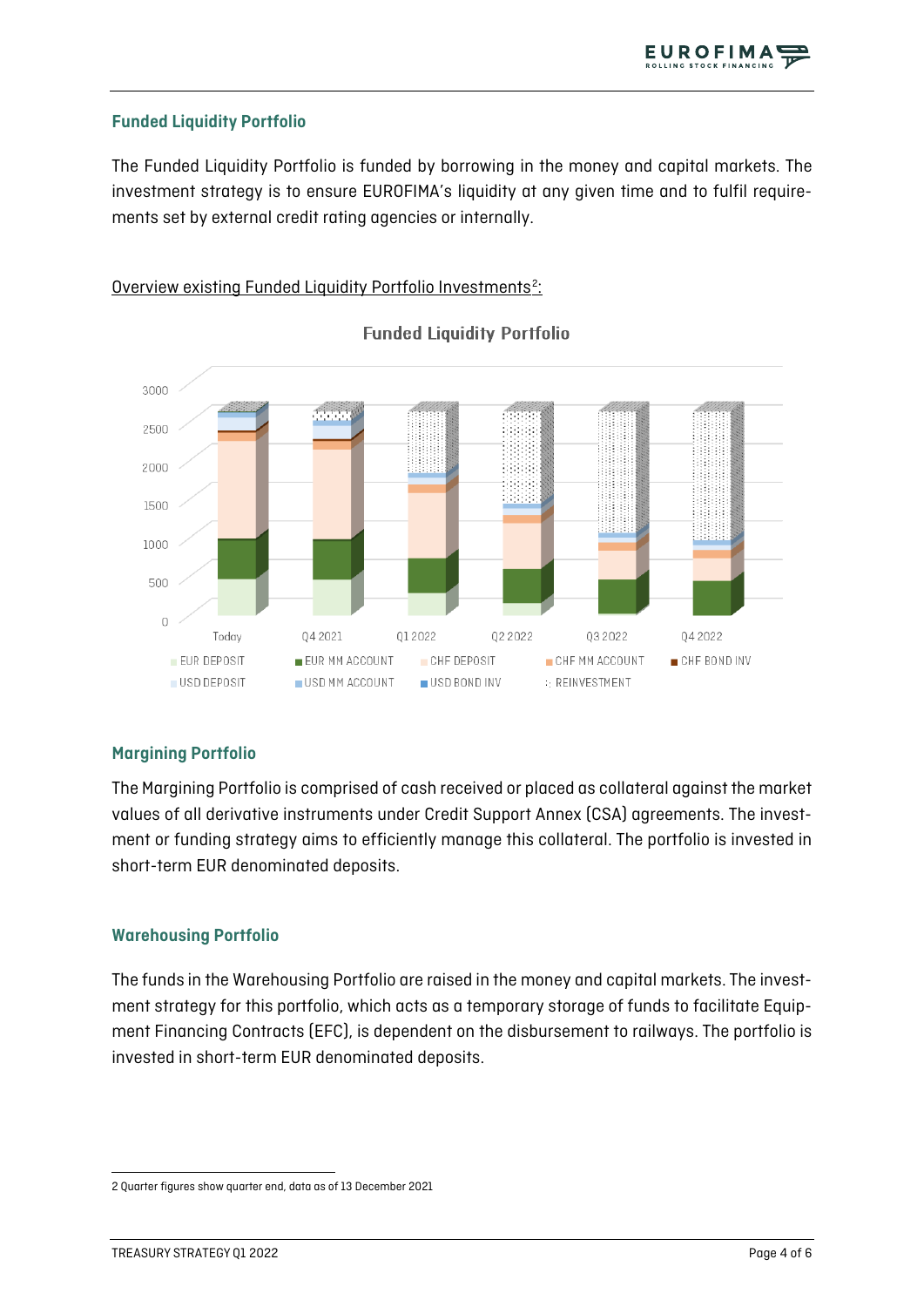# Investment Strategy

The overarching investment strategy of the Treasury & Asset Management unit is to achieve the portfolio objectives within a pre-defined risk budget with respect to liquidity, financial risks and ESG according to our [TREASURY POLICY.](https://www.eurofima.org/sustainability/policies/treasury-policy/#text) The key metrics relevant for steering the portfolios are shown in the table below. Treasury & Asset Management unit's investment activities follow a three-dimensional approach, which incorporates interest rate risk targets, credit risk targets and ESG score targets. The unit's processes and operations are specified in the PORTFOLIO GUIDE-LINES.

|                                | <b>EQF</b>          |                | FL.                 |                | <b>MARG</b>         |          |
|--------------------------------|---------------------|----------------|---------------------|----------------|---------------------|----------|
|                                | Target <sup>3</sup> | <b>Current</b> | Target <sup>3</sup> | <b>Current</b> | Target <sup>3</sup> | Current  |
| <b>Modified Duration</b>       | 6.00%               | 5.90%          | 0.35%               | 0.36%          | 0.20% <sup>4</sup>  | 0.15%    |
| <b>Risk-weighted Assets</b>    | <b>EUR</b>          | EUR            | <b>EUR</b>          | EUR            | Ø 12.0%             | $Ø$ 9.5% |
|                                | 275m                | 262m           | 400m                | 375m           |                     |          |
|                                | (018%)              | [Ø17%]         | [Ø16%]              | $[Ø16\%]$      |                     |          |
| <b>ESG Scoring<sup>5</sup></b> | below               | 15.7           | below               | 14.7           | below               | 16.3     |
|                                | 20.0                |                | 20.0                |                | 20.0                |          |

Strategy for Duration, Risk-weighted Assets and ESG Scoring:

Concerning the Q1 2022 targets for the Equity Funded Portfolio, we tactically set the duration target at the lower band of the long-term target at 6.0%. In order to meet the long-term investment targets for the risk-weighted assets, we keep the value for end of Q1 2022 at EUR 275m which is within the general limits set by the Board of Directors. In the Funded Liquidity Portfolio, we will keep our duration and risk-weighted asset targets unchanged. Also, for the Margining Portfolio, we will keep all targets as they were for the last quarter. In terms of ESG scoring, we target a weighted scoring below 20.0 which translates into the Sustainalytics risk rating of "low risk"[6](#page-4-3) for all three portfolios.

<span id="page-4-0"></span><sup>3</sup> Target for end of Q1 2022

<span id="page-4-1"></span><sup>4</sup> The target duration for MARG will be reviewed during Q1 2022 with the establishment of the new risk framework

<span id="page-4-3"></span><span id="page-4-2"></span><sup>5</sup> Figures represent weighted-average Sustainalytics scores, most of non-rated investments are mapped to the respective government 6 Sustainalytics ESG risk ratings: 0-10 negligible, 10-20 low, 20-30 medium, 30-40 high, 40+ severe